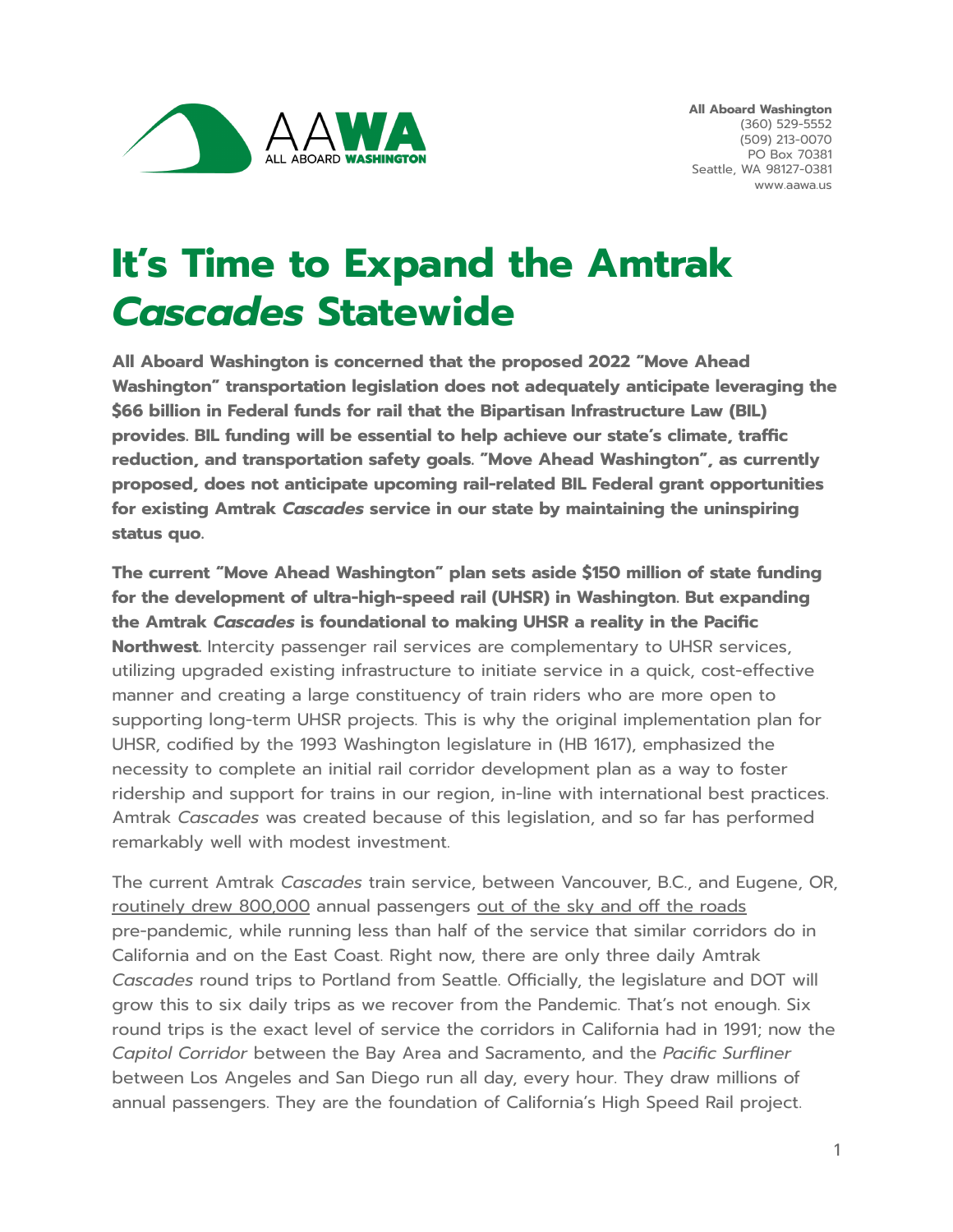That means we are thirty years behind the curve with our own groundwork for UHSR - Amtrak *Cascades* needs to run more often and touch more of the state.

Expansion of Amtrak type service from Seattle to Spokane via Yakima and the Tri-Cities is projected to perform competitively with other intercity passenger rail corridors even with fairly low frequency of service.

While UHSR is more cost-effective than further highway expansion and satisfies a long-term need for the Pacific Northwest, UHSR will require 30+ years and billions of dollars to achieve any benefit Meanwhile, traditional intercity passenger rail services such as Amtrak *Cascades* can be improved and expanded within a relatively short time frame thereby providing near-term economic, social, and climate related benefits

Washington State must identify its rail project priorities and aggressively compete for the newly available Federal BIL funds so *Cascades* can, after decades of insufficient investment, reach its full potential. Implementation details of this unprecedented BIL are still being developed. An important aspect of BIL implementation is the process of designating "intercity passenger rail corridors" (BIL §25101) by the Federal Railroad Administration". The importance is that designated intercity rail corridors will be the preferred candidates for Federal funding. .

"Move Ahead Washington" plan provides no state funding for traditional passenger rail to take advantage of Federal matching funds, nor for any conceivable new improvement in *Cascades* service. Rather, "Move Ahead Washington" provides \$150 million exclusively for UHSR, ignoring international best practices and sound planning from 1993 which encouraged the creation of *Cascades* and East-West rail services as a firm foundation for future UHSR services.

Why is that so? – given that our Washington State 2019 Rail Plan states:

*"Further study is needed for the Legislature to determine if an east-west intercity service is warranted. A more up-to-date and in-depth study would provide insight into whether intercity passenger rail service would be beneficial and feasible. Preliminary studies like this are used by decision makers to provide insight into the potential direct and indirect effects the service would have for Washington." (p. 84)*

We now know, from the July 2020 Washington State Joint Transportation Committee (JTC)-directed study that East-West service via Stampede Pass is technically and operationally feasible. Our Legislature has wisely invested in passenger rail and positioned our state to obtain funds from the federal government over the past three decades with extremely successful outcomes. Now, unexplainably absent from the "Move Ahead Washington" legislation is any mention of follow-on work needed to determine the return on investment of East-West passenger rail service or any direction for continued investment in Amtrak *Cascades*.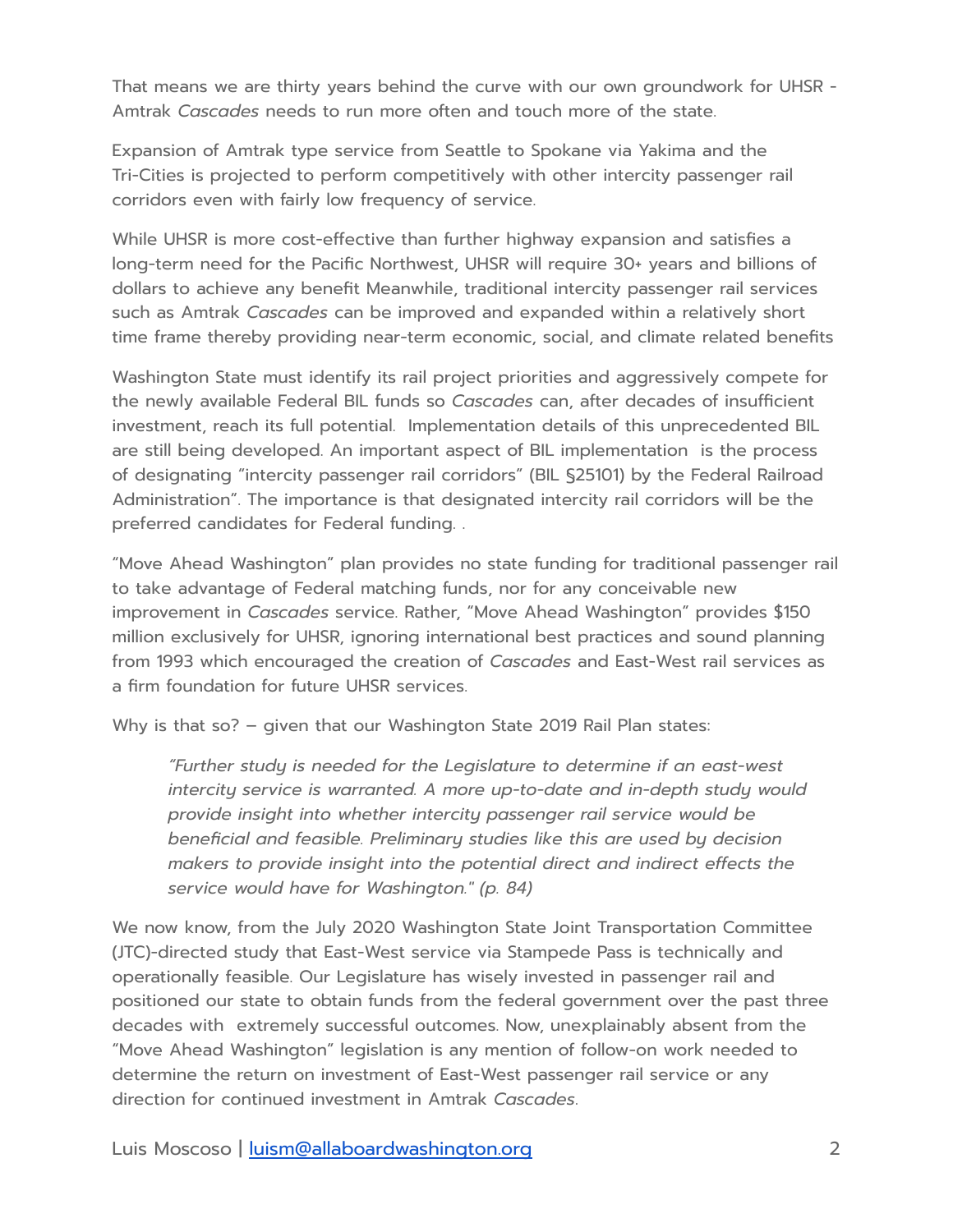The time has come to improve our existing North-South Amtrak *Cascades* service and provide similar benefits across Washington by establishing East-West passenger rail service. After decades of half measures, our federal government is rightfully stepping up to support an improved national passenger rail network. This dramatic investment will increase ridership and raise the standards of our passenger rail program to those that Californians and the Northeast Corridor states enjoy, and is necessary to foster the train-riding culture the Pacific Northwest needs for UHSR to succeed. Washington State is on the verge of missing this once-in-a-lifetime opportunity by neglecting to provide funding for existing passenger rail services in its own transportation package this year. The best thing that can be done to support UHSR is to follow the wisdom of RCW 47.70.79 and aggressively improve and expand Amtrak *Cascades* service in conjunction with UHSR planning.

Our Amtrak *Cascades* service could be enhanced to perform similarly to California's *Capitol Corridor* and *Pacific Surfliner* services by offering frequent all day service, serving multimillion passenger ridership, substantially bolstering local economies, and minimizing carbon footprints across the entire Northwest. The federal government could potentially provide the majority of the funds needed to complete this vision within the timeline of the "Move Ahead Washington" proposed legislation, representing monumental benefits to the people of Washington. However, with no mention of intercity passenger rail in our state's 16 year funding plan, asking for federal funds will be difficult to justify.

The Washington State Department of Transportation (WSDOT) has been instructed by the Legislature to develop a Service Development Plan (SDP) for the Amtrak *Cascades*. In order to best leverage its prior investments, our Legislature needs to ensure that the SDP includes service goals commensurate with those contained in the "Long-Range Plan for Amtrak *Cascades"* (2006*)*:

- Seattle-Portland travel time of 2 hours 30 minutes, with 14 daily round trips;
- Seattle-Vancouver, B.C. travel time of 2 hours 45 minutes, with 4 daily round trips;
- All current station stops;
- Headways of up to 1 hour, on clock-face schedules; and
- Minimum service day 6 am until 8 pm first and last departures from endpoints.

An Amtrak *Cascades* service Service Development Plan should be designed to achieve the benefits of similar successful programs in California, and of those presently being developed by the Commonwealth of Virginia. This is a reasonable expectation, achievable, and thanks to the BILl, affordable for our state. WSDOT must expedite completion of the SDP to be positioned to acquire federal funding for rail improvements in Washington State that will help meet our climate, traffic reduction, and transportation safety goals.